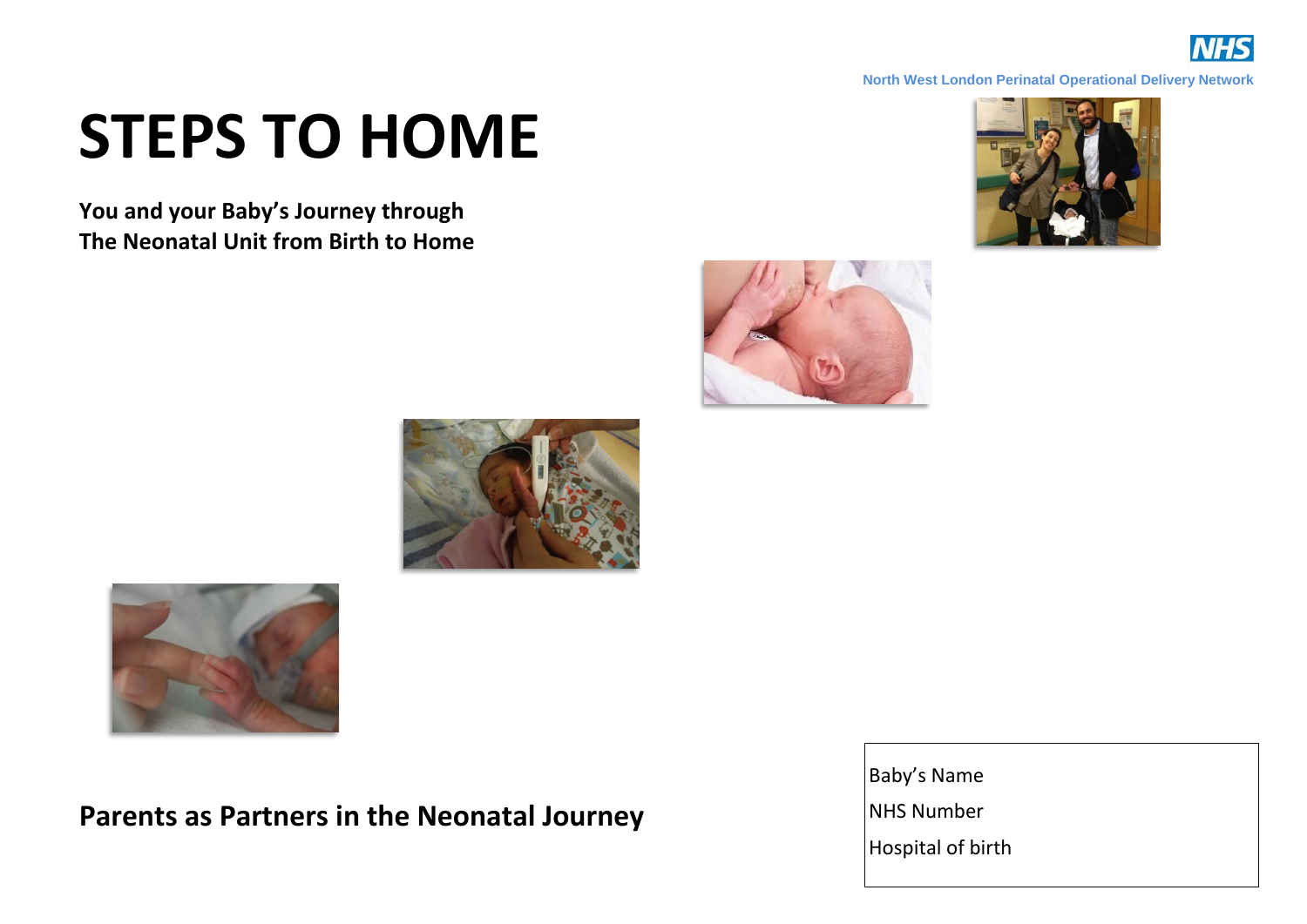#### **Welcome to our Neonatal Units,**

As your baby is admitted to one of the neonatal units within the North West London Perinatal Operational Delivery Network, we know that this may be a very challenging time for you.

The neonatal team within our network is strongly committed with a shared vision to provide excellent, family centered, compassionate care to all babies and their families.

Our units provide care to high risk, often critically ill babies and family integrated care is one of our guiding principles. We understand and believe that even the best medical care cannot replace your presence and the love you can provide to your baby.

The aim of this booklet is to give you guidance and support throughout your neonatal journey. The seven chapters follow the timeline from admission to discharge and enable you to highlight the milestones and achievements of your baby and give you somewhere to record your skills and competencies. The overarching goal of family integrated care is to support parents in becoming equal members of the neonatal team and participate in providing active care for their baby.

We hope to empower you to become an expert in your baby's care, enabling you to become confident parents.

The **IFDC mobile application** (see appendix) has been designed to support you through your time on the neonatal unit with veteran parents. We hope that with this material we can help you to prepare and engage in this journey, and understand what is happening to your baby.

The 12 **Small Wonders** films have also been designed to help you on your journey. The first five will be helpful to watch just before or soon after birth and others, which may be useful along the way, are indicated in this booklet. You will find links to the Small Wonders films embedded in the **IFDC App** and are also available online at **[www.bestbegginings.org.uk/small-wonders.](http://www.bestbegginings.org.uk/small-wonders)**

Please make a note of any questions or concerns you have so you can discuss them with a member of the team.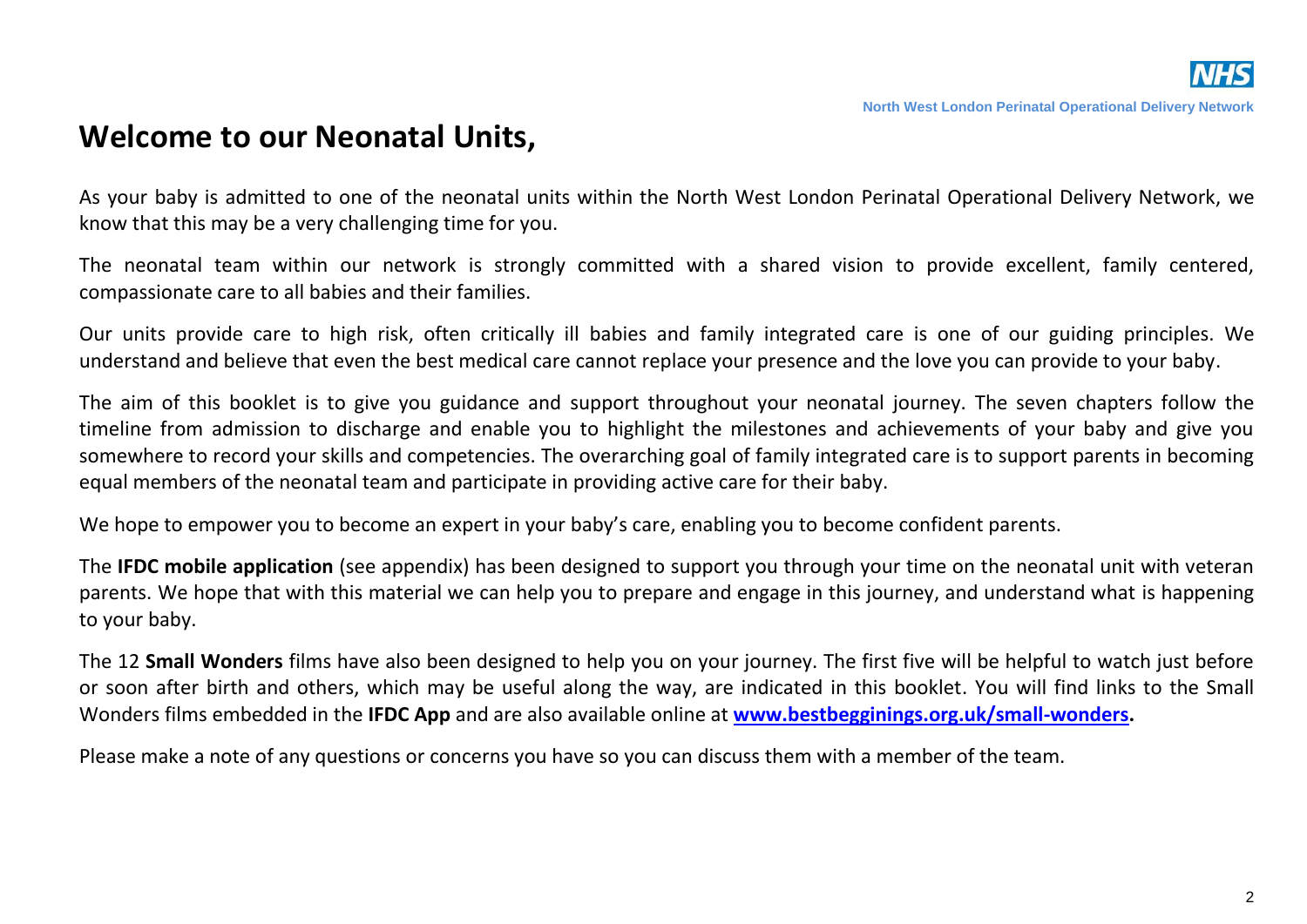#### **North West London Perinatal Network**

There are six hospitals in the network indicated on the map. Once intensive care is no longer needed your baby's care may be continued at one of the other network hospitals. This will be discussed with you if it is appropriate for you and your baby. It is usually a hospital that is nearer to where you live that can offer the care you and your baby need to get ready to go home.

If you live outside the network, we will let you know which network covers your local area and will liaise with the appropriate hospital for continuing care.

It may not always be possible for you to travel in the ambulance with your baby.



#### **How will my baby be transferred?**

| Transfer into<br>transport<br>incubator                           | Ready for<br>transfer                         |  |
|-------------------------------------------------------------------|-----------------------------------------------|--|
| Dedicated<br>transport team<br>Specially<br>equipped<br>ambulance | Safety checks in<br>preparation for<br>travel |  |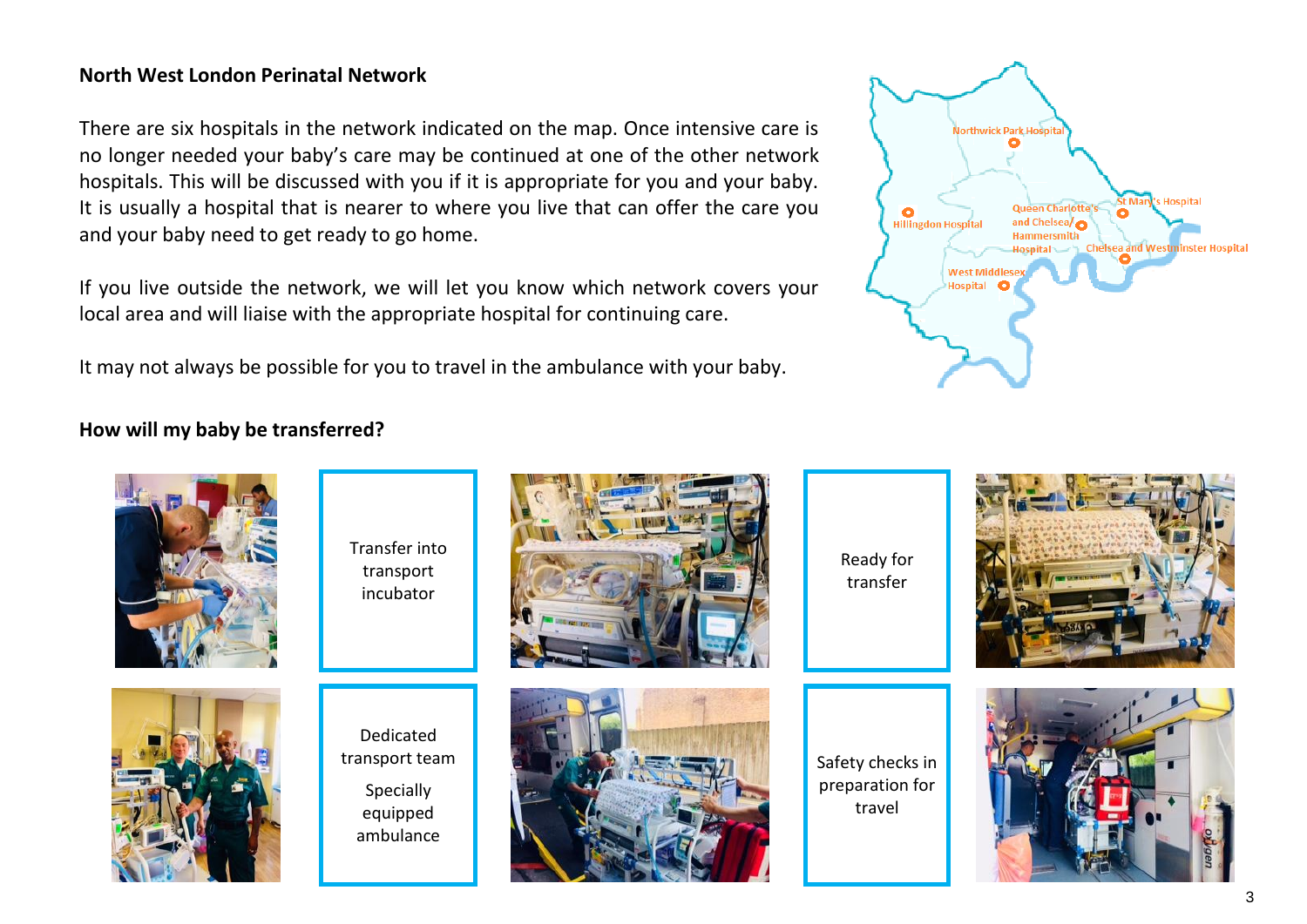# **Me and My Family**



| My name           | Date of birth       | Gestational age                   | Birth weight |
|-------------------|---------------------|-----------------------------------|--------------|
| Hospital of birth | NHS number          | Hospital for continuation of care |              |
| Hospital number   |                     |                                   |              |
| Mother's name     | I like to be called | Telephone number                  |              |
| Father's name     | I like to be called | Telephone number                  |              |
| My siblings       |                     |                                   |              |
| My family address |                     | Telephone number                  |              |
| <b>GP</b>         |                     | Telephone number                  |              |
| Health visitor    |                     | Telephone number                  |              |
| Discharge address |                     | Telephone number                  |              |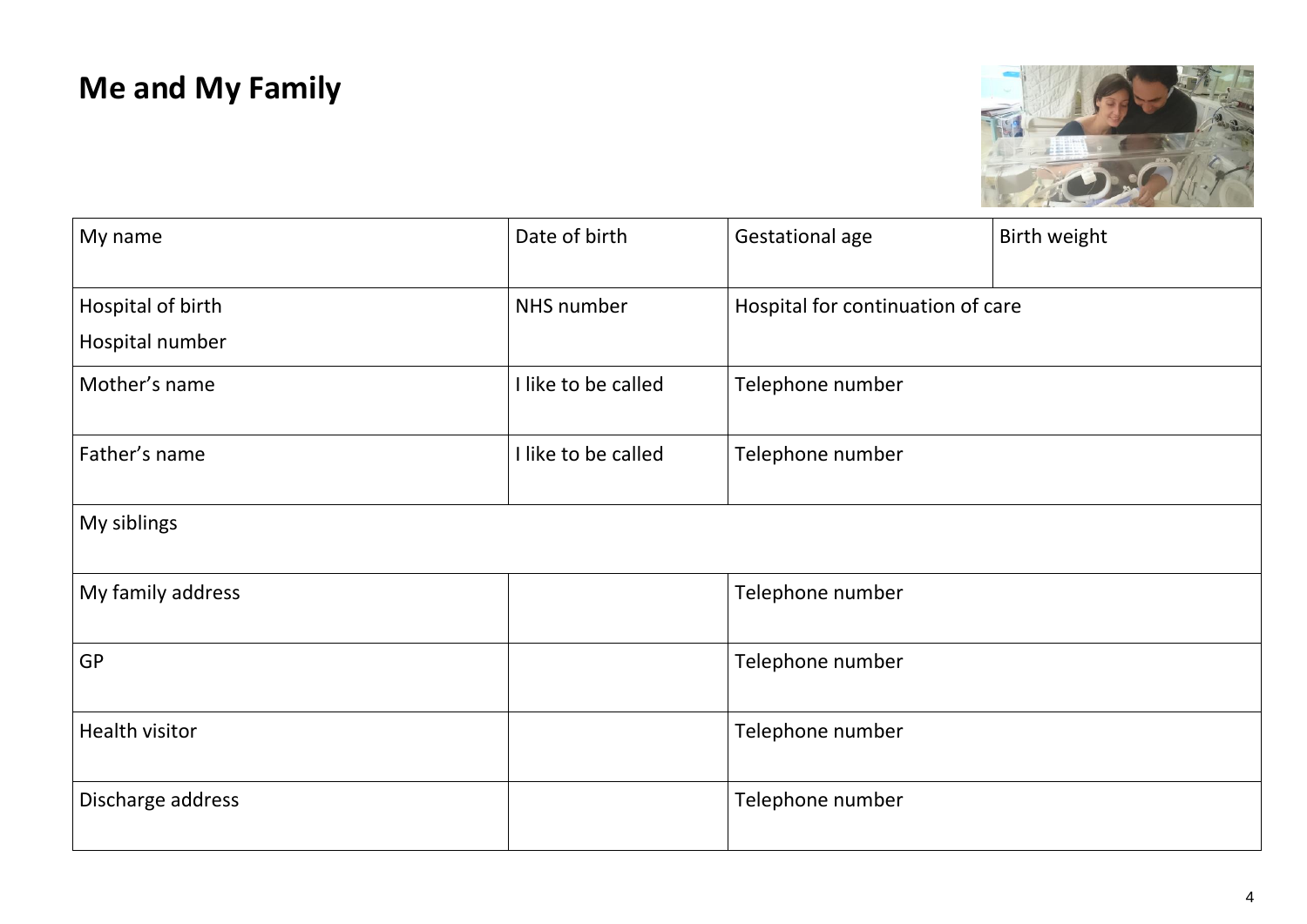**You can use this page to record your 'firsts' and special memories**

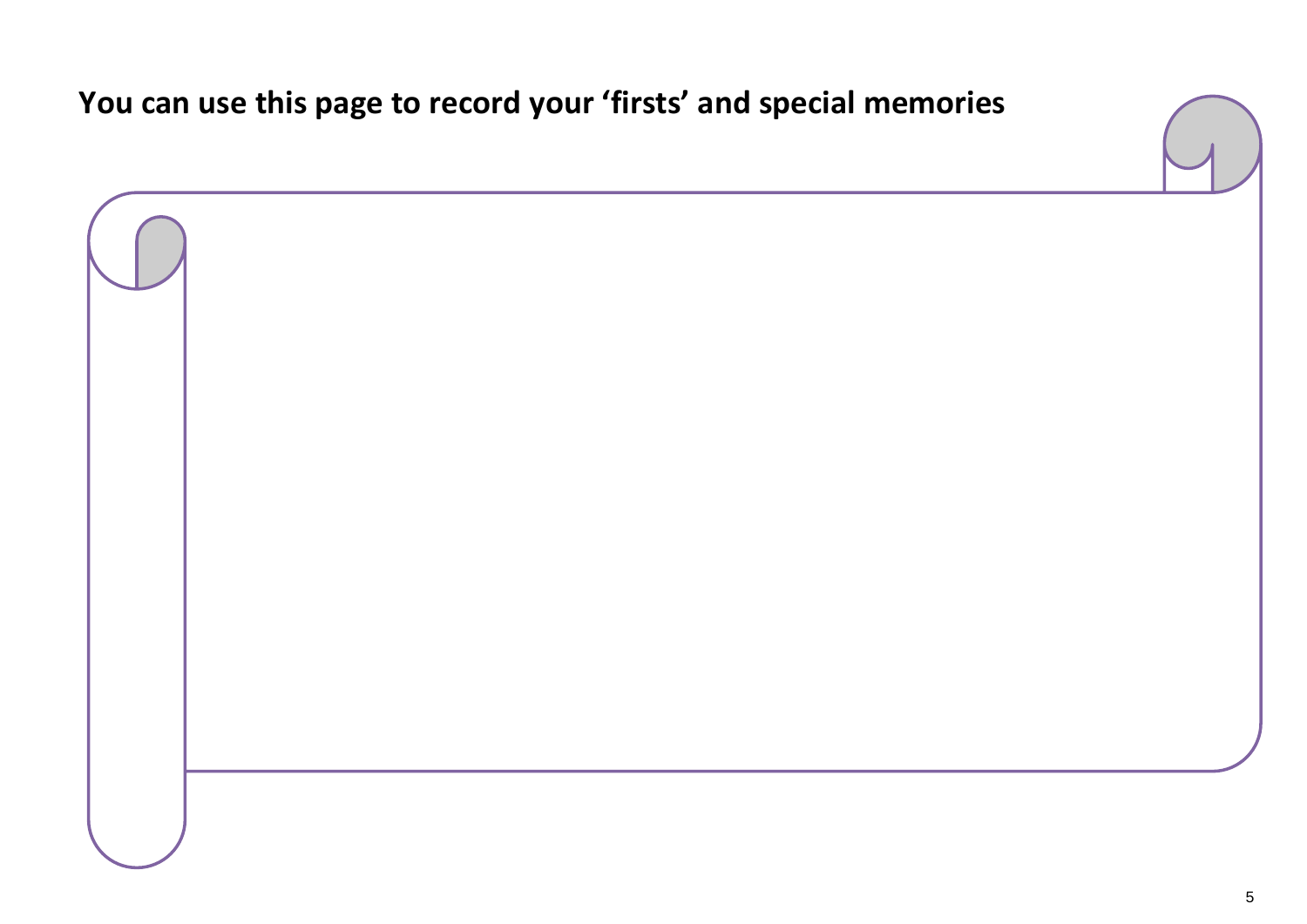

# **1. Early Days**

**Watch Small Wonders films 1,3 and 6 Read chapters 2 and 5 of IFDC App**

| Helpful things for you to do in the early days following<br>admission                                             | <b>Parents thoughts and</b><br>special milestones | Completed /<br><b>Confident</b> | Date /<br><b>Parent Signature</b> |
|-------------------------------------------------------------------------------------------------------------------|---------------------------------------------------|---------------------------------|-----------------------------------|
| Be oriented to the resources for parents in the unit                                                              |                                                   |                                 |                                   |
| Understand the importance of good hand hygiene to<br>prevent infections                                           |                                                   |                                 |                                   |
| Be oriented to the infection prevention policy of the unit                                                        |                                                   |                                 |                                   |
| Be familiar with the daily routine of the unit (eg, ward<br>rounds, visiting policy)                              |                                                   |                                 |                                   |
| Be familiar with the multidisciplinary team looking after my<br>baby                                              |                                                   |                                 |                                   |
| Be familiar with the use and purpose of headphones                                                                |                                                   |                                 |                                   |
| Be familiar with the IFDC mobile App                                                                              |                                                   |                                 |                                   |
| Be comfortable with presenting on ward rounds and have<br>an active role in discussing a plan of care for my baby |                                                   |                                 |                                   |
| Be informed about the parent education sessions                                                                   |                                                   |                                 |                                   |
| Know how to proceed if I have a complaint or problem                                                              |                                                   |                                 |                                   |

Notes: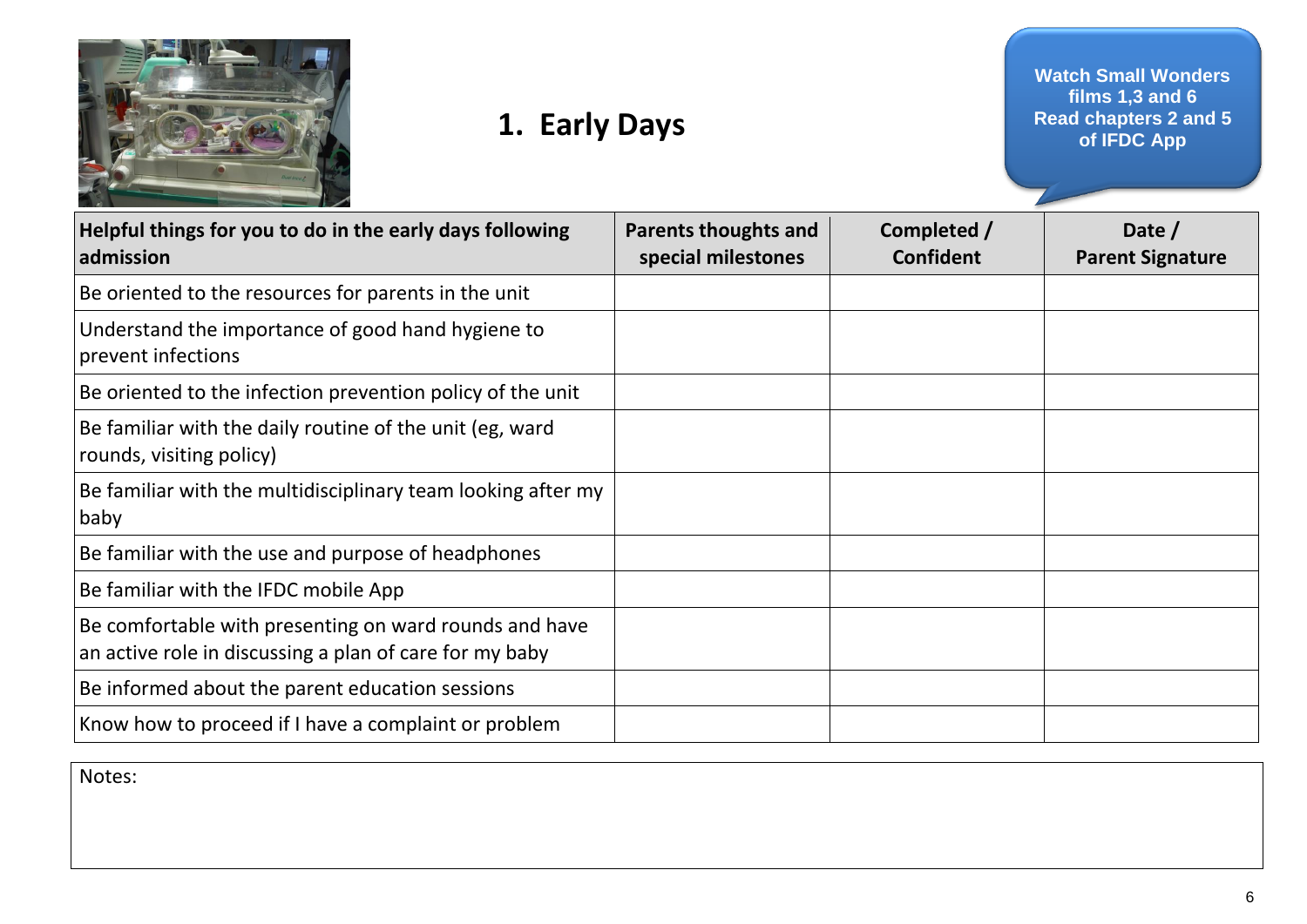

## **2. Expressing your breast milk**

**Watch Small Wonders films 4 and 7 Read chapters 9 and 14 of IFDC App**

| Understanding what is really important to do after delivery to<br>establish lactation                  | <b>Familiar with the</b><br>task, able to explain<br>the process | Able to perform with<br>staff's coaching /<br>support | <b>Performs</b><br>independently under<br>staff's supervision |
|--------------------------------------------------------------------------------------------------------|------------------------------------------------------------------|-------------------------------------------------------|---------------------------------------------------------------|
| I have an expressing kit with a miniboo and know how to do<br>breast massage and hand expression       |                                                                  |                                                       |                                                               |
| I know how to use a breast pump including how to clean it after<br>use                                 |                                                                  |                                                       |                                                               |
| I know how to wash, rinse, dry my milk collection kit                                                  |                                                                  |                                                       |                                                               |
| I can label, store and transport my milk and have the cool bag                                         |                                                                  |                                                       |                                                               |
| I understand the importance of expressing 8-10 times in 24<br>hours including at night between 2-4 am  |                                                                  |                                                       |                                                               |
| I understand how to document /follow /assess my lactation<br>and milk volumes using the App if helpful |                                                                  |                                                       |                                                               |

Notes: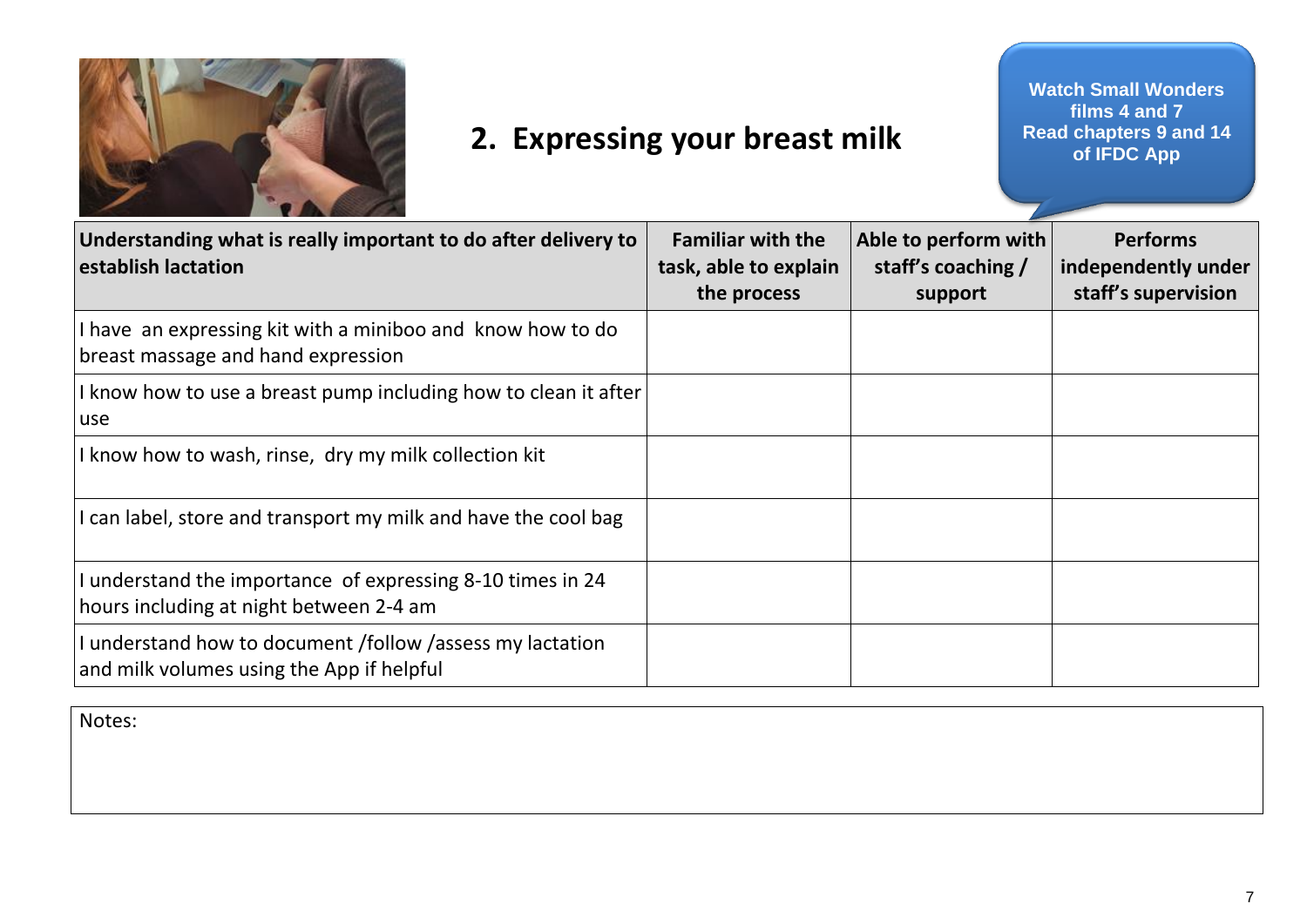

## **3. Caring for your baby**

**Watch Small Wonders film 6 Read chapters 3, 4 and 12 of IFDC App**

| If you are involved in your baby's care as much as possible<br>this will help you all to be ready for home sooner | <b>Familiar with the</b><br>task, able to explain<br>the process | Able to perform with<br>staff's coaching /<br>support | <b>Performs</b><br>independently under<br>staff's supervision |
|-------------------------------------------------------------------------------------------------------------------|------------------------------------------------------------------|-------------------------------------------------------|---------------------------------------------------------------|
| I can provide mouth care/positive oral touch                                                                      |                                                                  |                                                       |                                                               |
| I can provide skin/eye care                                                                                       |                                                                  |                                                       |                                                               |
| I can change my baby's nappy/top and tail                                                                         |                                                                  |                                                       |                                                               |
| I can take my baby's temperature and know what to do if it is<br>not within the normal range                      |                                                                  |                                                       |                                                               |
| I can assist with applying oxygen saturation probe and leads                                                      |                                                                  |                                                       |                                                               |
| I feel comfortable taking my baby in and out of the<br>incubator/cot                                              |                                                                  |                                                       |                                                               |
| I can make my baby's bed/nest                                                                                     |                                                                  |                                                       |                                                               |
| I can dress/undress my baby                                                                                       |                                                                  |                                                       |                                                               |
| I can give my baby a wrapped bath                                                                                 |                                                                  |                                                       |                                                               |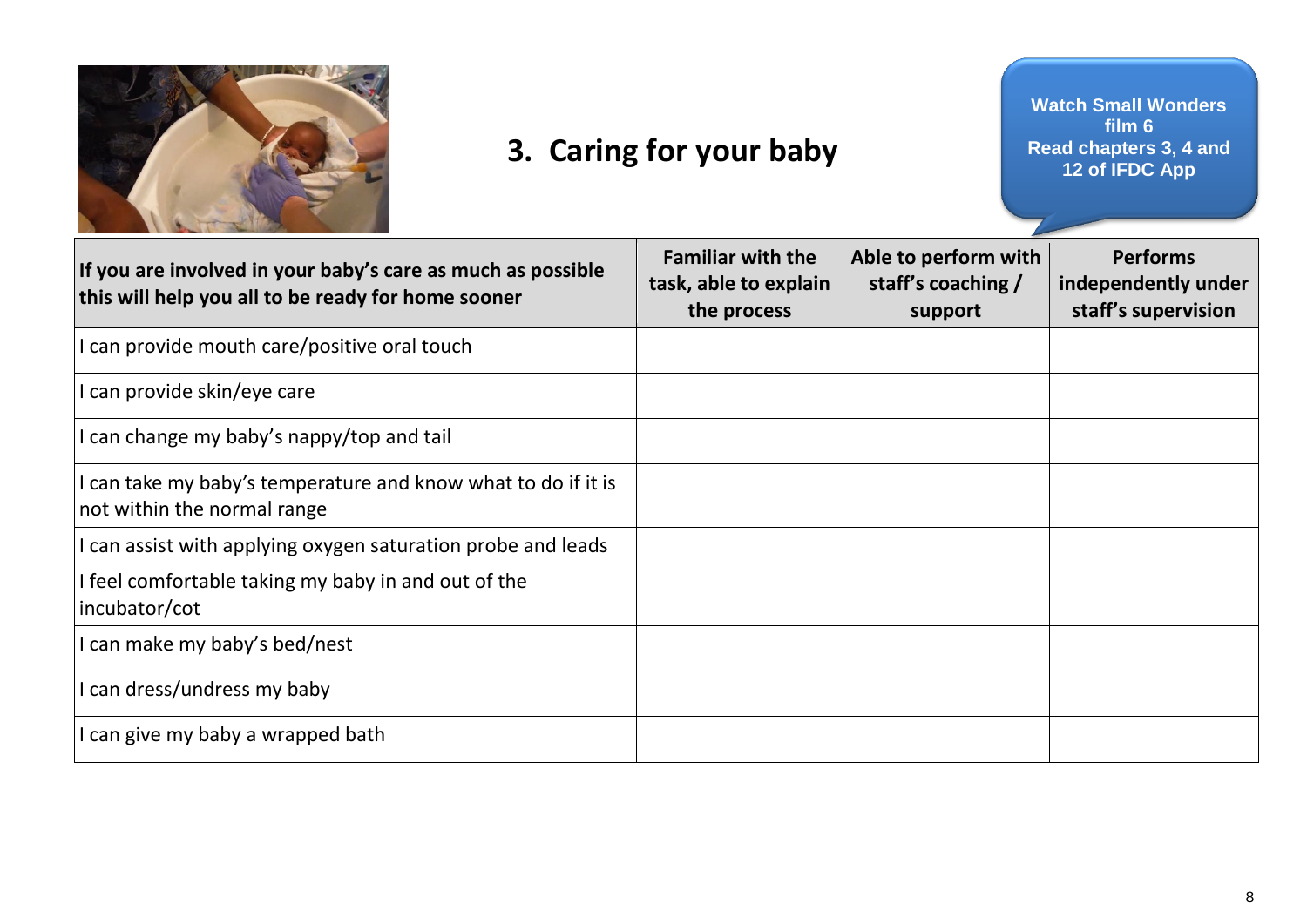

## **4. Feeding journey**

**Watch Small Wonders film 7 Read chapters 9 and 14 of IFDC App**

| Being involved with your baby's feeds and encouraging<br>him/her to suck will help your baby feed and go home<br>sooner | Familiar with the task,<br>able to explain the<br>process | Able to perform with<br>staff's coaching /<br>support | <b>Performs</b><br>independently under<br>staff's supervision |
|-------------------------------------------------------------------------------------------------------------------------|-----------------------------------------------------------|-------------------------------------------------------|---------------------------------------------------------------|
| I know how to check milk with the nurse, draw up, warm<br>the milk and hold the syringe                                 |                                                           |                                                       |                                                               |
| I know how to test my baby's aspirate with the pH paper<br>and show it to my baby's nurse before feeding                |                                                           |                                                       |                                                               |
| I am aware of feeding readiness cues and signs that my<br>baby is hungry                                                |                                                           |                                                       |                                                               |
| I know how to support my baby during tube feeding with<br>skin to skin, positioning and non-nutritive sucking           |                                                           |                                                       |                                                               |
| I know how to position my baby at the breast and recognise<br>effective attachment and signs of milk transfer           |                                                           |                                                       |                                                               |
| I know how to use the NGT top up chart and how to work<br>out with the nurse how much top up to give                    |                                                           |                                                       |                                                               |
| I understand when my baby is satisfied and how often he or<br>she needs to feed                                         |                                                           |                                                       |                                                               |
| I know how to safely prepare formula milk                                                                               |                                                           |                                                       |                                                               |
| I know how to support my baby to bottle feed if that is my<br>feeding choice                                            |                                                           |                                                       |                                                               |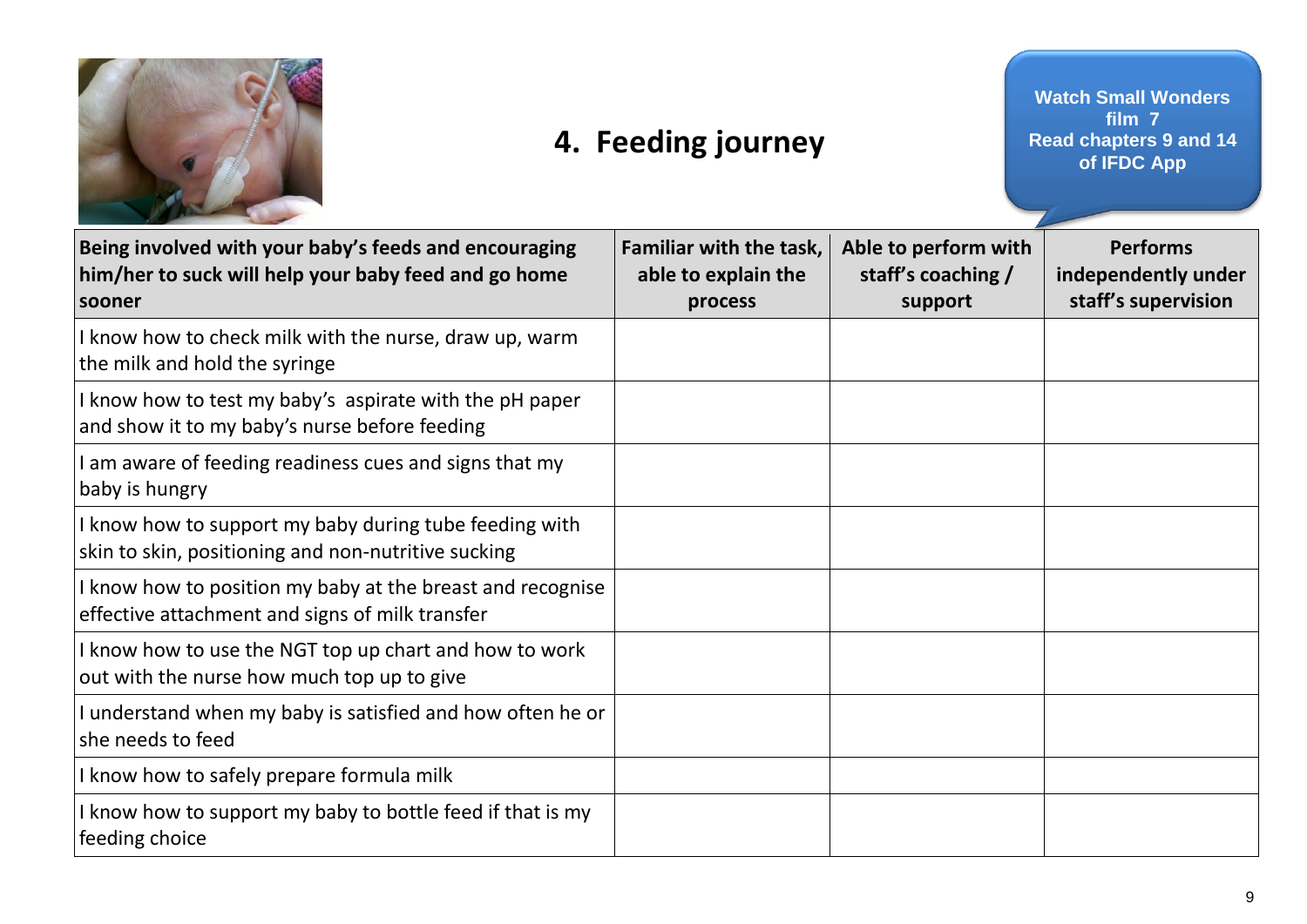

## **5. Getting to know your baby**

**Watch Small Wonders films 5 and 6 Read chapters 12 and 13 of IFDC App**

| Understanding basics of developmental care can help you<br>with bonding<br>Age appropriate core measures for trauma informed care in the NICU, Mary Coughlin (2017) | <b>Familiar with the task,</b><br>able to explain the<br>process | Able to perform with<br>staff's coaching /<br>support | <b>Performs</b><br>independently under<br>staff's supervision |
|---------------------------------------------------------------------------------------------------------------------------------------------------------------------|------------------------------------------------------------------|-------------------------------------------------------|---------------------------------------------------------------|
| I understand my baby's cues and their coping strategies.                                                                                                            |                                                                  |                                                       |                                                               |
| I understand my baby's sensory development (touch, body<br>awareness, movement, taste, smell, hearing and vision)                                                   |                                                                  |                                                       |                                                               |
| I understand the benefits of skin to skin cuddles and how to<br>do it and record for memories on the App                                                            |                                                                  |                                                       |                                                               |
| I understand the importance of sleep.                                                                                                                               |                                                                  |                                                       |                                                               |
| I can support my baby's motor development and position<br>him in his bed.                                                                                           |                                                                  |                                                       |                                                               |
| I understand signs of pain and stress and how I can support<br>my baby                                                                                              |                                                                  |                                                       |                                                               |

Notes: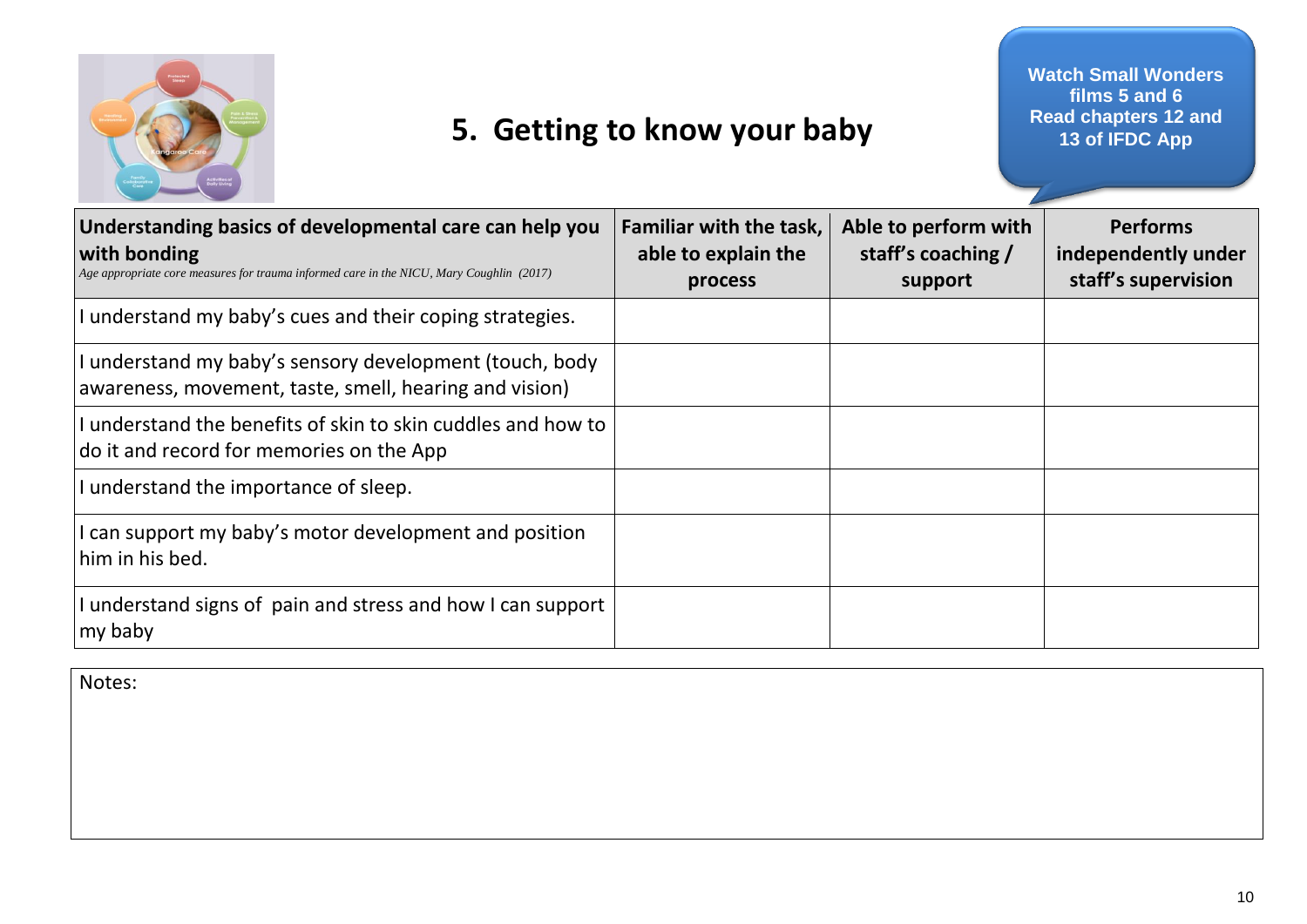

## **6. Medication and immunisation**

**Watch Small Wonders films 8 and 9 Read chapters 11 of IFDC App**

| <b>Medications and Immunisations</b>                                                                               | <b>Familiar with the task,</b><br>able to explain the<br>process | Able to perform with<br>staff's coaching /<br>support | <b>Performs</b><br>independently under<br>staff's supervision |
|--------------------------------------------------------------------------------------------------------------------|------------------------------------------------------------------|-------------------------------------------------------|---------------------------------------------------------------|
| am aware of the medications my baby is receiving and<br>what they are for                                          |                                                                  |                                                       |                                                               |
| I can mix human milk fortifier and add it to my breast milk<br>as per guideline                                    |                                                                  |                                                       |                                                               |
| I know how to mix human milk fortifier and give it to my<br>baby as a concentrate if that is what he/she is having |                                                                  |                                                       |                                                               |
| I understand and I am able to administer all discharge<br>medications                                              |                                                                  |                                                       |                                                               |
| I have my 2-week supply of medications and know how to<br>get more in the community                                |                                                                  |                                                       |                                                               |
| I have consented for my baby to have a BCG vaccine                                                                 |                                                                  |                                                       |                                                               |
| I understand my baby's immunisation program and when<br>they are due                                               |                                                                  |                                                       |                                                               |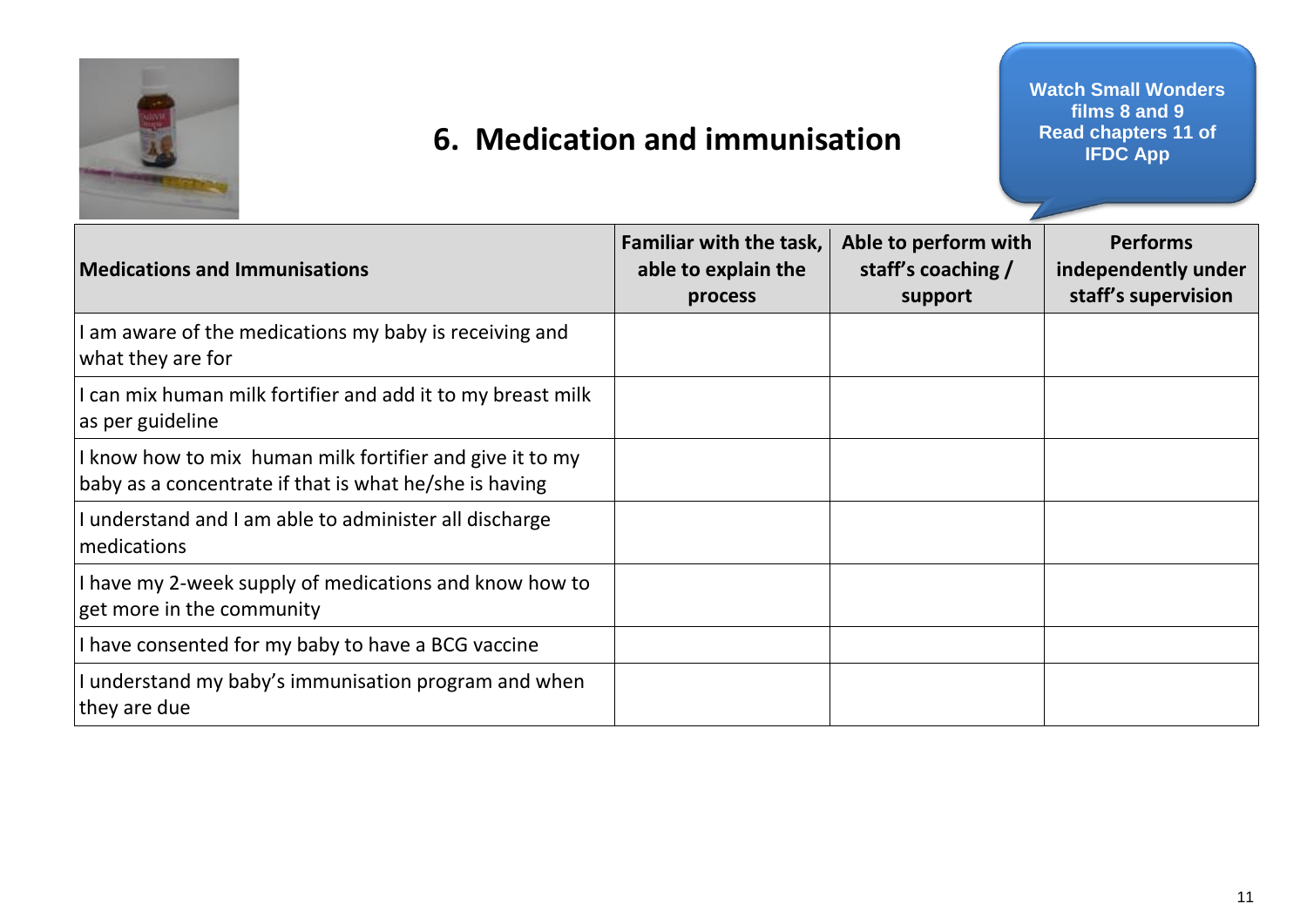

## **7. Making progress: Getting ready for transfer and/or home**

**Watch Small Wonders films 8 and 9 Read chapters 15 of IFDC App**

| Things to do early so you are ready for your baby to come<br>home                              | <b>Completed</b> | Date /<br><b>Parent Signature</b> |
|------------------------------------------------------------------------------------------------|------------------|-----------------------------------|
| I have registered my baby's birth                                                              |                  |                                   |
| I have registered with a GP in my local area                                                   |                  |                                   |
| I have my 'Red Book' - Child Health Record Book                                                |                  |                                   |
| I have completed my shopping and preparation of the<br>nursery depending on my baby's needs    |                  |                                   |
| My baby is in special care                                                                     |                  |                                   |
| My baby has been moved to a cot                                                                |                  |                                   |
| My baby has come off the monitors and heated mattress                                          |                  |                                   |
| I have completed my Basic Life Support training and know<br>about the importance of safe sleep |                  |                                   |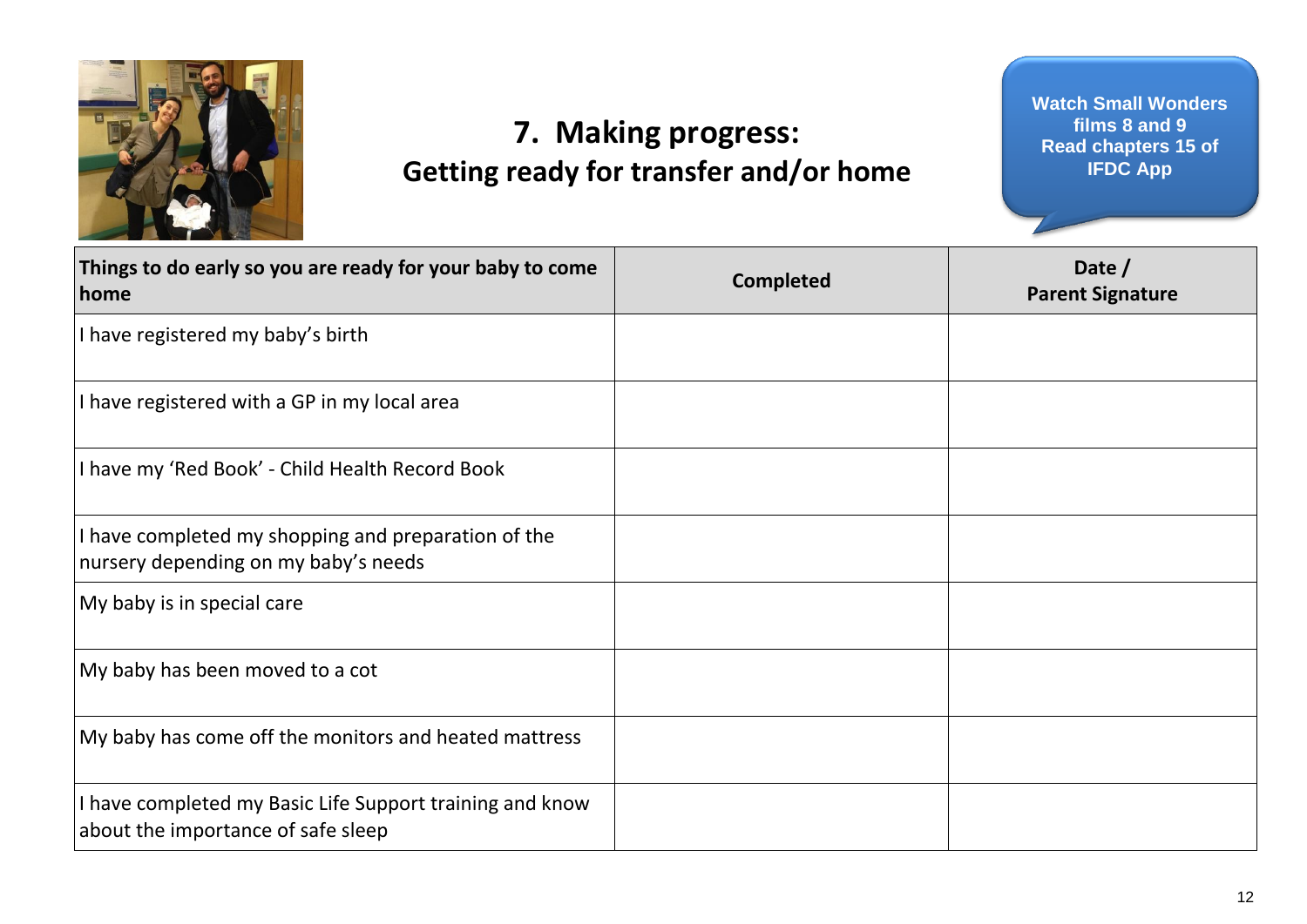

# **8. Ready for Home**

| <b>Discharge Checklist</b>                                                                   | <b>Completed</b> | Date /<br><b>Parent Signature</b> |
|----------------------------------------------------------------------------------------------|------------------|-----------------------------------|
| I have been given a copy of my baby's discharge<br>summary                                   |                  |                                   |
| I am aware of how to access breastfeeding support in<br>the community                        |                  |                                   |
| I am aware of post discharge support and how to<br>access it                                 |                  |                                   |
| I understand how the follow up program works                                                 |                  |                                   |
| My baby has had a hearing test                                                               |                  |                                   |
| My baby has had an eye check                                                                 |                  |                                   |
| My baby is up to date with blood spot tests                                                  |                  |                                   |
| My baby has had a final physical check, weight and<br>head circumference                     |                  |                                   |
| I have been given a letter for formula milk to use at<br>home (if that is my feeding choice) |                  |                                   |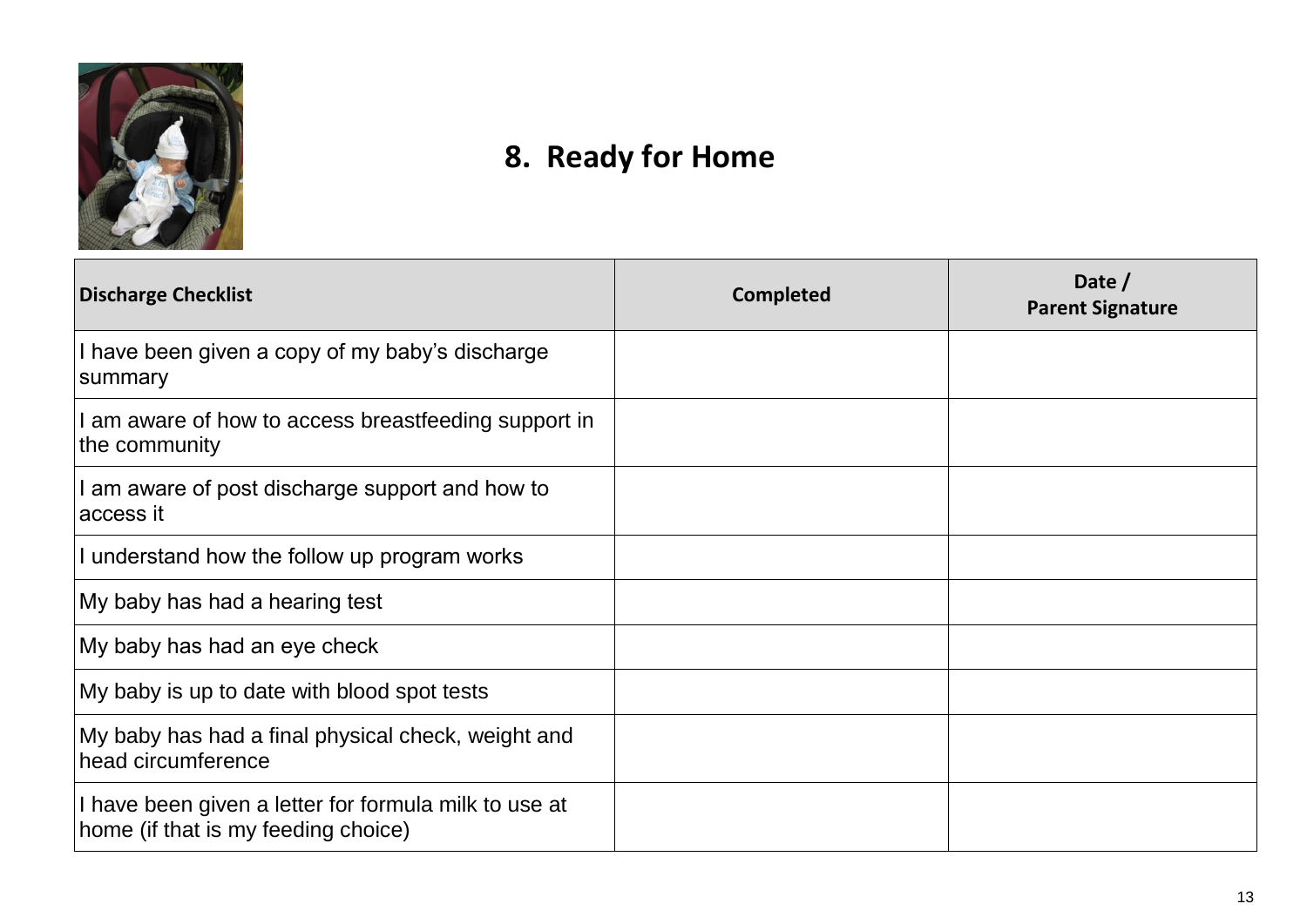**Appendix**

#### **Integrated Family Delivered Care and mobile application**

**We understand and believe that even the best medical care cannot replace your presence and the love you can provide to your baby.**

The overarching goal of family integrated care is to support parents in becoming equal members of the neonatal team and participate in providing active care for their baby.

With the help of the **IFDC mobile app,** rolling education programme and competencybased training parents can be more involved in their baby's care whilst on the neonatal unit. The IFDC app will give you the opportunity to learn more about neonatal care.

The app is free to download using the below QR code or by searching IFDC in the app store or play store on your smart phone.



Educate Engage Empower Enable

Our **IFDC App** and educational material has been designed to support you through your time on the neonatal unit with veteran parents. We hope that with this material we can help you to prepare and engage in this journey, and understand what is happening to your baby. For more resources you can check our website: [www.imperial-familyintegratedcare.com](http://www.imperial-familyintegratedcare.com/)